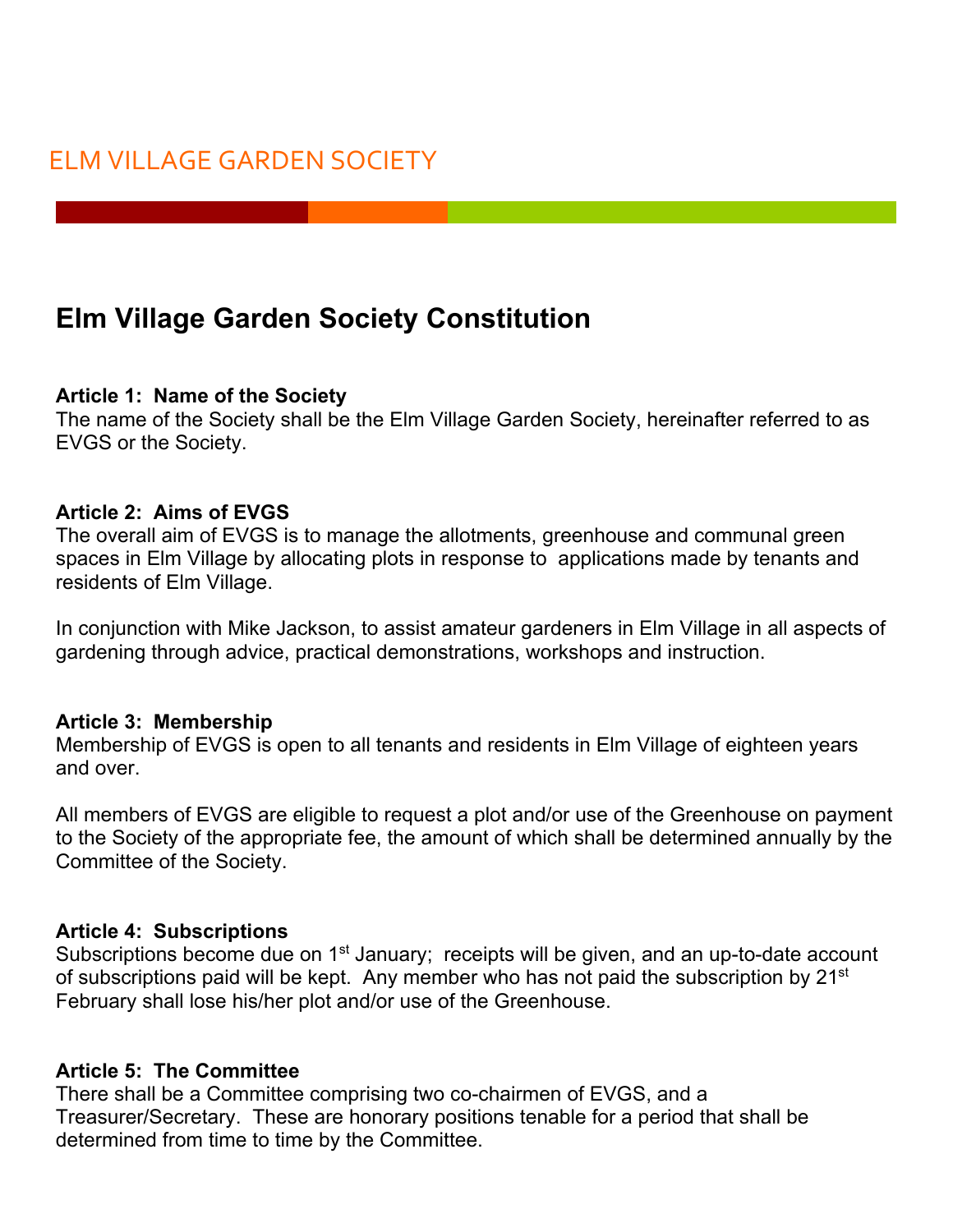All members of EVGS over the age of 18 may volunteer for the Committee, usually by giving notice to the existing Committee members, and applications will be discussed during the Annual General Meeting. If more than one person has volunteered, then the decision will be made by a majority vote of all members present.

#### **Article 6: Conduct of Business**

The Committee members may act severally or together, and have full responsibility for all decisions relating to the management and running of the Society, as well as authority to sign cheques drawn on the Society's account for expenses incurred in behalf of the Society.

#### **Article 7: Committee Meetings**

The Committee shall meet as necessary and not less than 6 times in each year.

#### **Article 8: General Meetings**

There will be no fewer than 4 general meetings in each year. Any member of the Society may call a general meeting on application to the Committee.

An Annual General Meeting will be held, usually in the autumn (October to December). At this Meeting, the Committee will present the accounts, together with a report on the activities of the year.

Committee Members will be elected or existing Members of the Committee will be reconfirmed at the AGM.

#### **Article 9: Notice of Meetings**

Notice of all General Meetings, and any other Special General Meeting, shall be sent to each member's home either in printed form or by email and shall include the date, time and place of the meeting, and an agenda of matters to be discussed.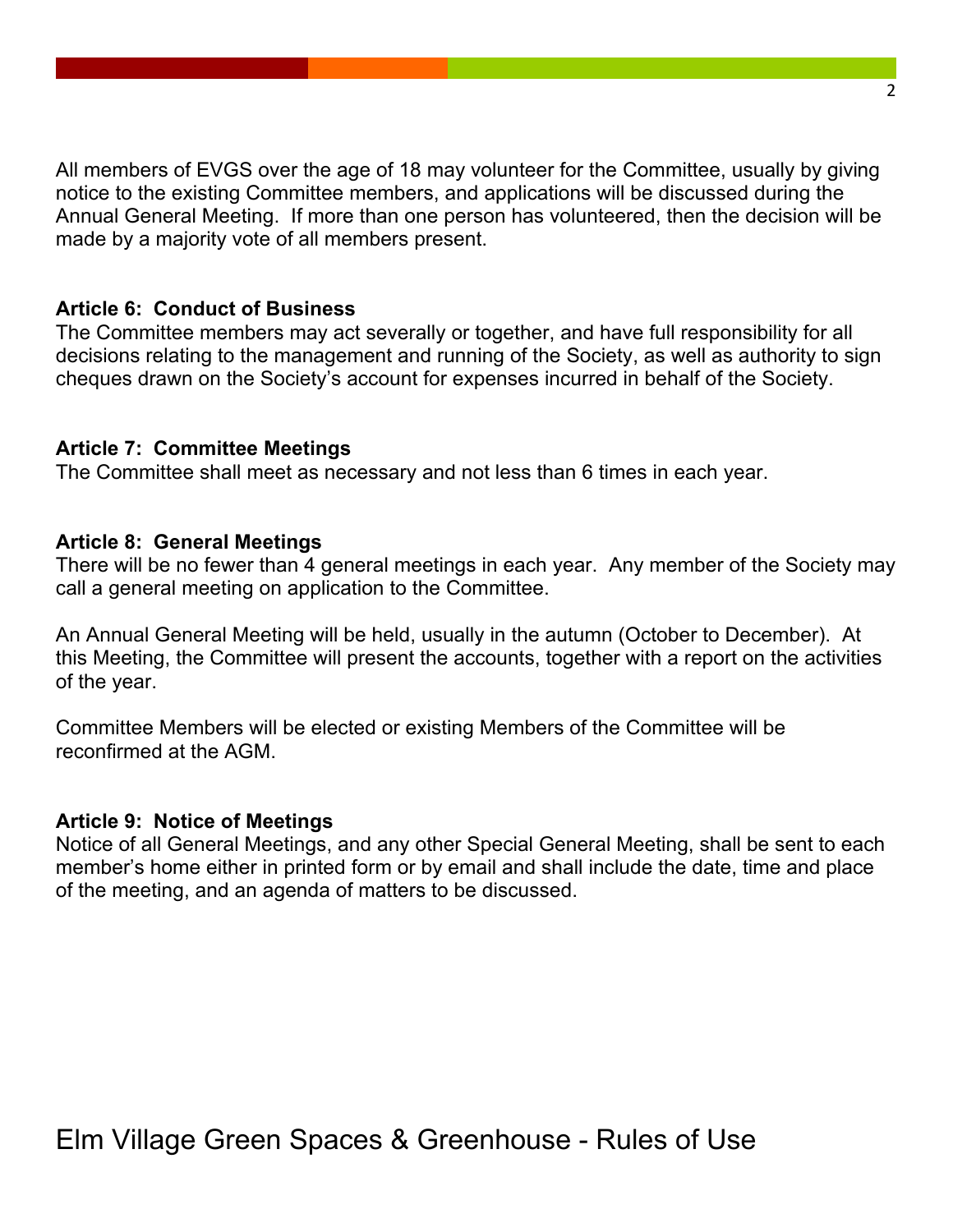Amended July 2018

Rossendale Way, Bergholt Mews, Blakeney Close and 11-111 Barker Drive

## **General Rules for Use of Green Spaces**

The following rules apply to all Elm Village Green Space users:

## **1. Security**

a. All users must act responsibly and maintain a high level of security.

b. The gates must be kept locked at all times and opened only for legitimate access. Do not leave an unattended gate open.

c. Access for gardening is restricted to between sunrise (or 7am if later) and dusk (or 8pm if earlier).

## **2. Allocation and Tenure of Green Spaces**

a. Allocation of plots and/or use of the greenhouse is at the discretion of the Committee. The following criteria are applied:

- i) there will be a waiting list
- ii) preference will be given to eligible tenants and residents without a garden

b. When a plot is relinquished, control of the plot reverts to the Society. Plots and keys to the green spaces do not transfer with the plot-holders' address.

c. Sub-letting is not allowed (but you can share your plot with friends & helpers).

## **3. Subscriptions, Fees & Payments**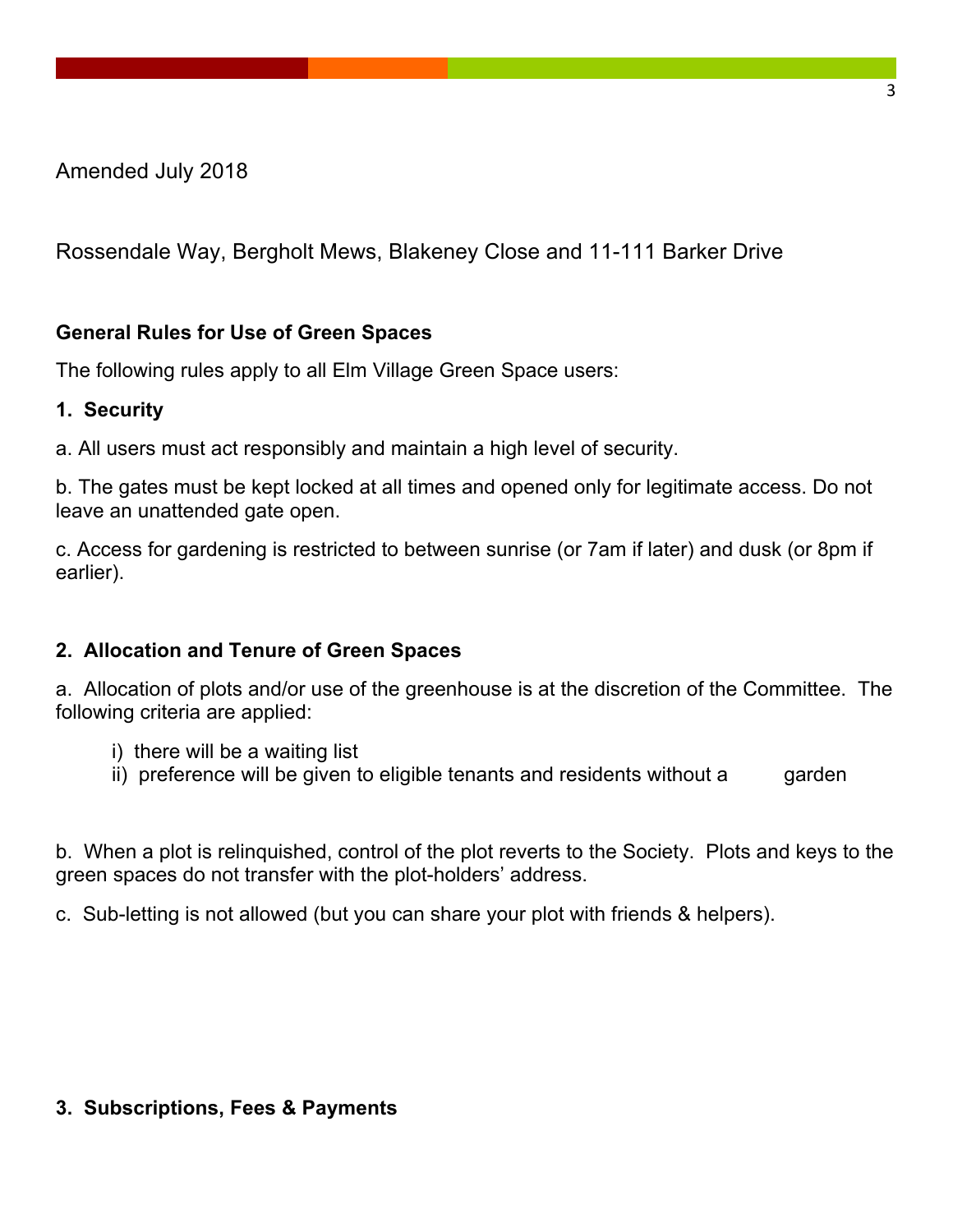a. Annual fees and subscriptions are set by the Committee and cover the following items of expenditure:

- i) annual Garden Society membership
- ii) allocated space(s)
- iii) repairs and maintenance (primarily to the greenhouse and gates)
- iv) annual membership fees to the National Society of Allotments & Leisure Gardeners
- v) Shield Insurance Policy premium
- vi) annual water consumption

## Year starting 1<sup>st</sup> January 2019, subscriptions are as follows:

Membership only: £5.00. Use of Greenhouse only: £10.00.

Use of Plot only: £20.00. Use of Plot + Greenhouse: £30.00.

Please note that all fees & subscriptions must be paid in advance.

# **4. Good Housekeeping**

a. Gardeners must tidy-up after every visit as well as at the end of every season and when the plot and/or space in the greenhouse is relinquished.

- b. Tools must be tidied away after use and not left out overnight.
- c. No blocking of paths or shared spaces or other plots.
- d. No animals (chickens, rabbits, pigs, goats, etc.)
- e. No dogs allowed unless on a lead.
- f. Anyone under 16 must be vouched for by an adult who takes responsibility for their actions.
- g. No radios or loud noises.
- h. No fires.

i. No smoking in the greenhouse.

## **NB if you are a smoker, please wash your hands before entering the greenhouse. This is an absolute prohibition to prevent contamination by tobacco mosaic virus.**

# **5. Responsible Persons and Allocated Plots**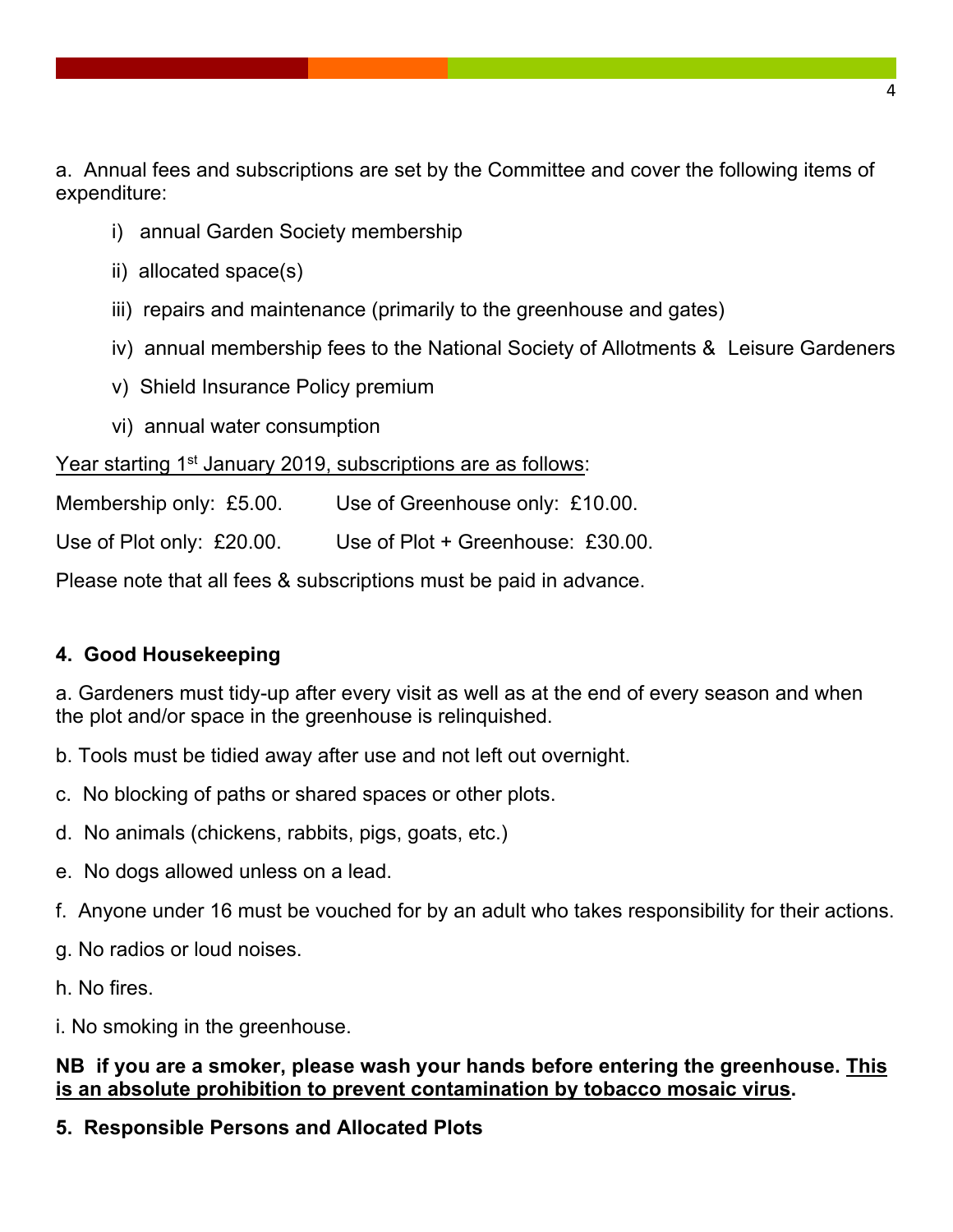a. The Garden Society member named as the holder of any given plot is responsible for the plot, its upkeep, and maintenance. He/she is also responsible for ensuring that Society rules are abided by and for maintaining amicable relations with others.

## **6. Dispute Resolution and Complaints & Grievances**

a. Disputes are resolved by the Committee together with members of EVGS as necessary and appropriate. (see appendix 2: Complaints Procedure)

b. All complaints and grievances will be logged by the Secretary. They should be addressed to the Committee and can be made either formally or informally. (see appendix 2: Complaints Procedure)

## **7. Miscellaneous**

a. The area surrounding the greenhouse known as the Triangle, comprising cold frames, borders, shallow propagation beds and the raised bed is under the control of Mike Jackson.

b. The compost in the communal compost bins is under the control of Mike Jackson and will be distributed as he sees fit.

c. Gardeners and other users of the green spaces are expected to be considerate to others at all times.

## **8. Site Specific Rules for each of the Green Areas**

#### South Canal Site (with the platform)

a. Gardeners must put away tools after use; if personal equipment is used, it must be taken home.

b. Weeds and detritus after gardening must be cleared away.

c. No plastic or other contaminants to be put on the compost heap.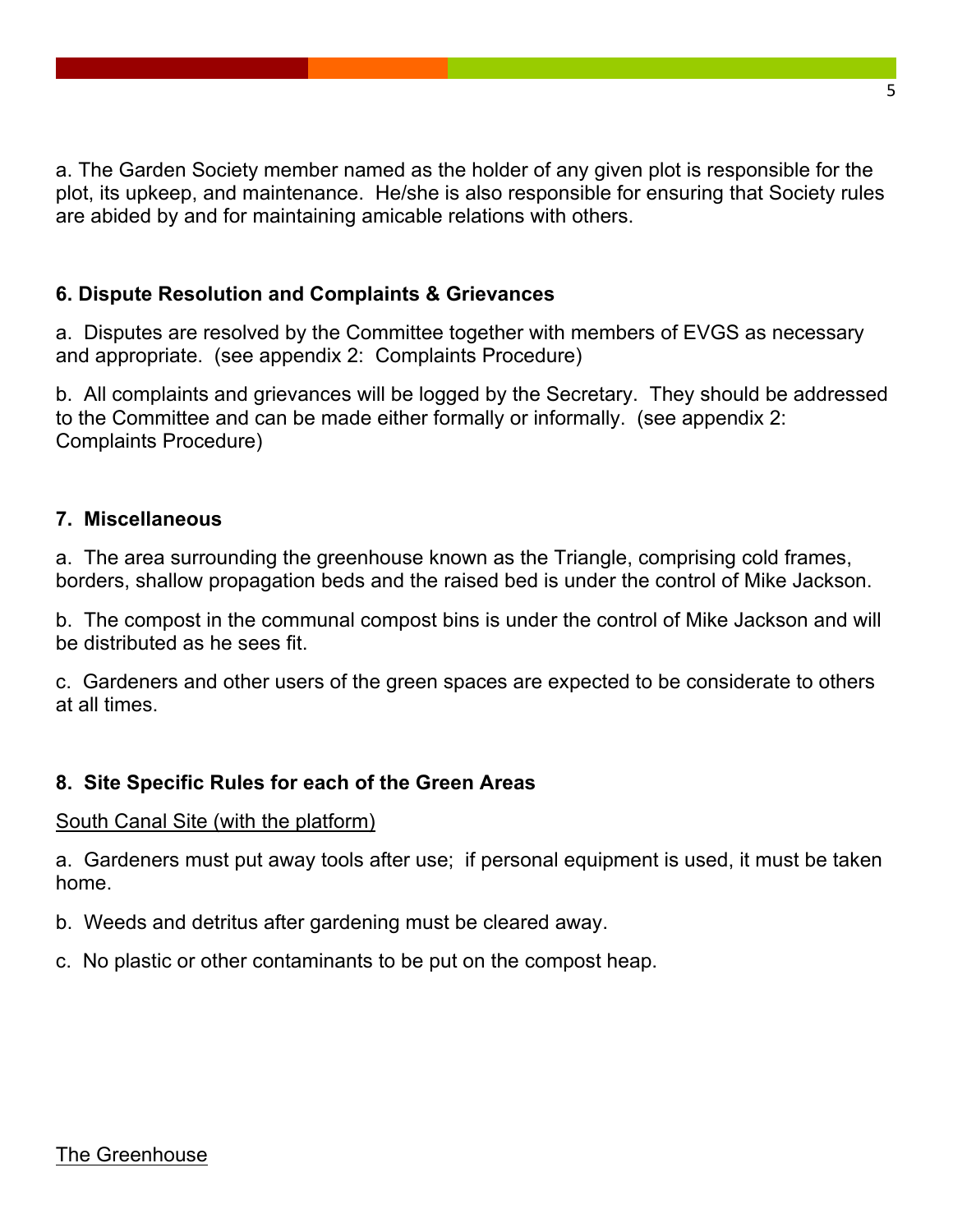Outline: It is 4m x 7m with removable benches installed on both sides. Underneath the removable benches are 600mm wide soil trenches and the central area is paved. It is made from polycarbonate sheeting and is much safer than glass.

a. The Committee may take unilateral action on any matter they feel affects the overall health of the greenhouse – especially pest control and neglected plantings.

b. Planting in the trenches within the greenhouse will be shared use, not allocated to specific individuals. Exactly what is planted in the trenches will be a shared decision agreed by all greenhouse users.

c. The available bench space will be divided equally between all users.

d. Plants may be grown in pots or grow-bags on the paved area in the greenhouse at the Committee's discretion.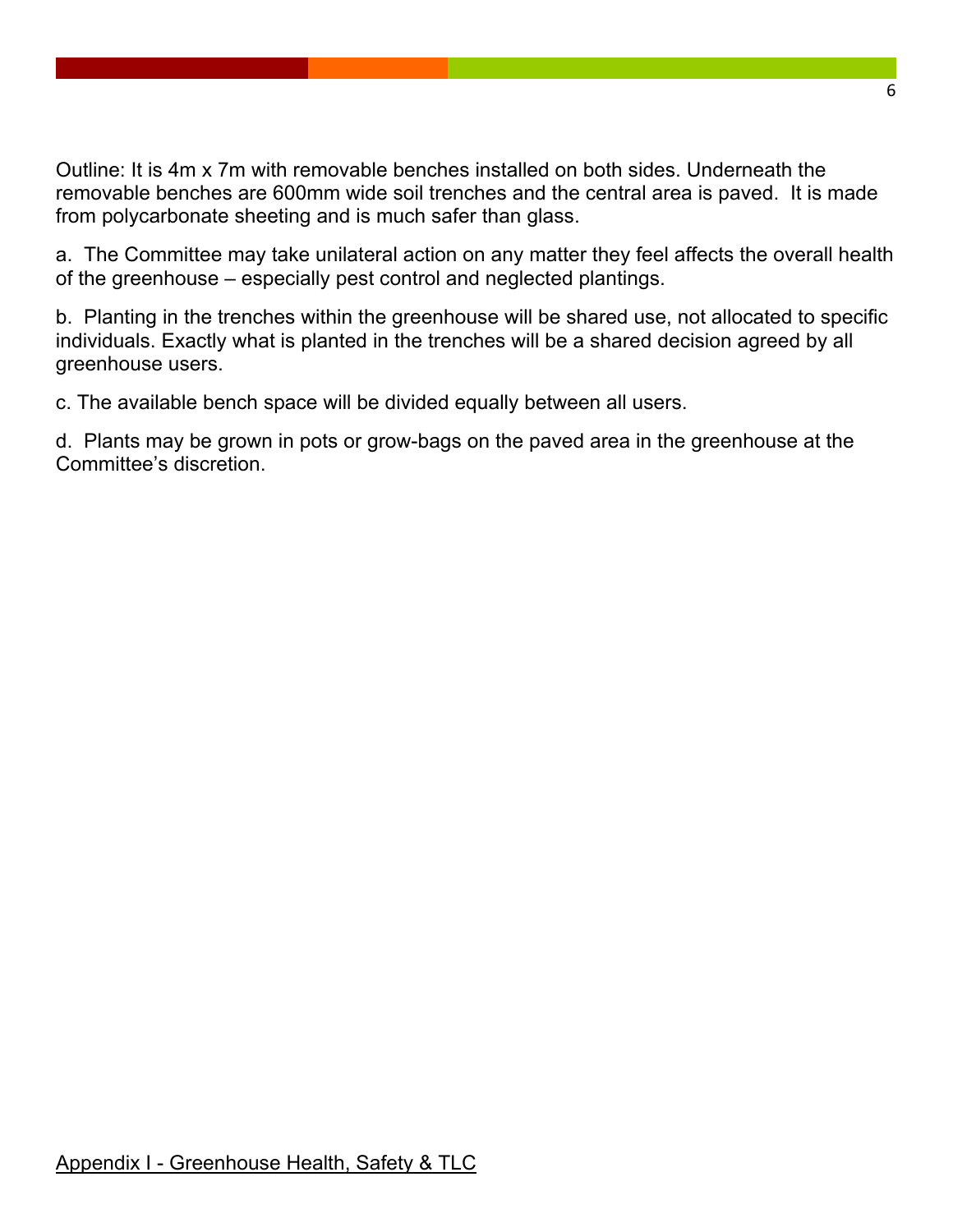The warm, moist climate in a greenhouse benefits plants but also means that pests and diseases breed and spread faster.

Prevention is always better than cure!

Always inspect plants before bringing them into the greenhouse to ensure they are not introducing pests or diseases. It may help with cuttings to wash them in water with a few drops of washing-up liquid.

Seeds are not a problem.

Seed, cutting and potting composts must be clean and fresh; opened bags should be wrapped up to prevent weeds, pests and diseases from getting inside the bag. Tools, pots, containers etc. should also be clean.

Tobacco products can contain Tobacco Mosaic Virus (TMV), a serious disease which affects a wide range of plants particularly tomatoes. **PLEASE DO NOT SMOKE IN THE GREENHOUSE.** Ideally smokers should wash their hands before entering.

Plants which are adequately fed, watered and with sufficient light are more resistant to attack than neglected plants.

Weeds act as hosts for pests and diseases, and are a source of infection.

Weeding, particularly under benches or between paving stones or on the surfaces of compost in pots, is an ongoing operation!

Despite all the above precautions, pests, diseases and weeds will always find their way into any greenhouse. Keen observation and early intervention are important here. We will endeavour to use organic methods of control whenever possible.

Pests particularly found in greenhouses are red spider mite, whitefly, mealy bug and scale insect. Fortunately there are two very effective natural predators we can use against the first two mentioned.

Diseases include powdery mildew, grey mould and the so-called damping-off diseases of seedlings.

Birds and mammals, such as squirrels, dogs, cats, mice and rats, can be destructive and also need to be excluded.

Floors in greenhouses can get slimy from algal growth so we need to keep the floors swept.

In consideration of fellow users please tidy up your own mess, and take your personal tools etc home with you. The greenhouse should not be used as your own personal store.

Take care that hose pipes are not a trip hazard. Always reel-in the hose pipe after use and put it back.